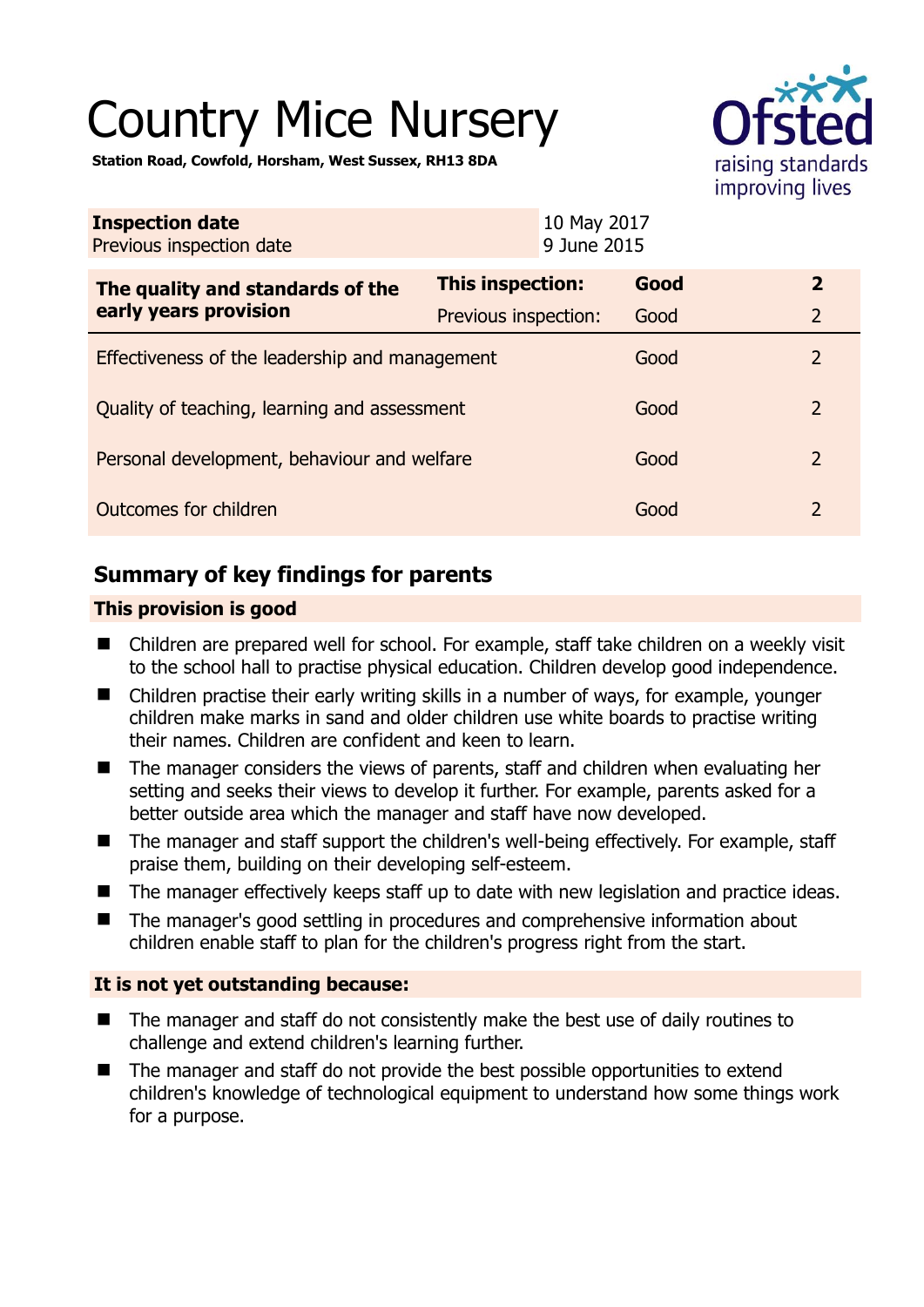# **What the setting needs to do to improve further**

## **To further improve the quality of the early years provision the provider should:**

- strengthen opportunities during daily routines to extend children's development and learning further
- enhance ways to encourage children to explore technology and learn how some things work for a purpose.

#### **Inspection activities**

- The inspector viewed the premises and sampled some documentation.
- $\blacksquare$  The inspector observed the manager and staff interacting with children.
- The inspector interviewed the manager and carried out a joint observation of an activity.
- The inspector spoke to children and viewed their activities.
- The inspector spoke to parents and took account of their views.

#### **Inspector**

Susan Allen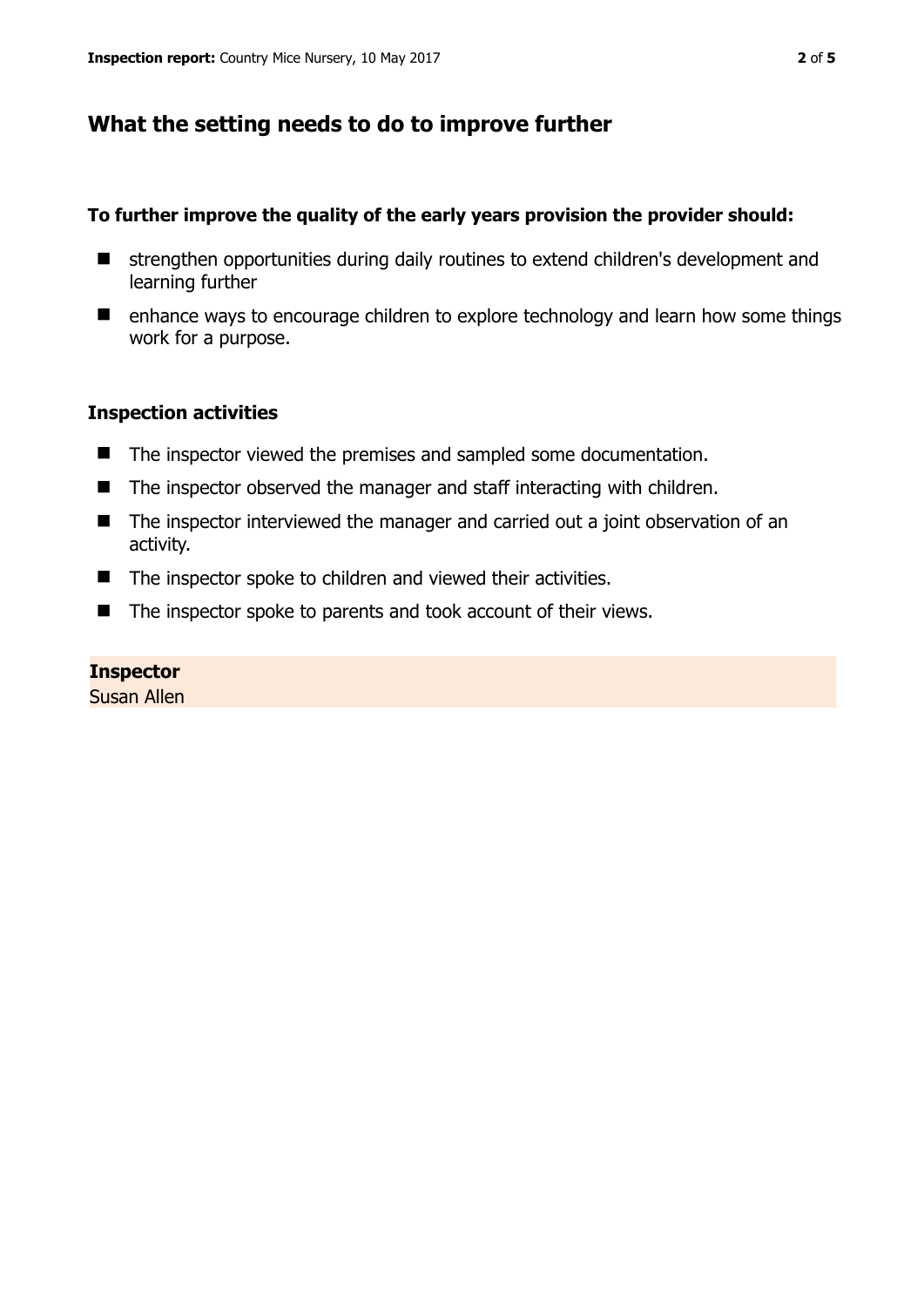## **Inspection findings**

#### **Effectiveness of the leadership and management is good**

The manager and staff know what to do if they have a concern about children's welfare and who to contact. Safeguarding is effective. The manager monitors and tracks all children's progress well, including those who have special educational needs. The manager supports staff effectively. She identifies any development needs and provides staff with the appropriate support. For instance, after attending training, staff are more aware of how children learn and plan activities that interest and motivate them. The manager and staff have good partnerships with other agencies, parents and other settings children attend. For example, staff work well with parents and share information, such as letter of the week, to continue children's learning at home.

#### **Quality of teaching, learning and assessment is good**

Children learn to explore the natural world. For example, children learn about chicks and how they hatch though the use of an incubator. Older children learn how eggs are scanned to see if a membrane has attached to the shell and a chick is developing. Staff effectively plan activities for children of all abilities. For example, during story time, staff used exaggerated tones and funny voices to make the story exciting for younger children and introduce rhyming words, such as pup and cup to older children. Staff skilfully develop children's mathematical knowledge. Younger children recognise shapes and older children do simple additions. Children are prepared well for their future learning. For example, staff research what happens at school and discuss what will be expected. For instance, children learn good sitting and good listening, just like they will at big school.

#### **Personal development, behaviour and welfare are good**

The manager and staff act as positive role models. Children's behaviour is good. They learn to share, take turns and play cooperatively. For example, children work together to build a marble run. Staff support children's knowledge of personal safety well. For instance, when preparing fruit skewers, they know to hold the sharp end away from them. Children prepare their own fruit and know to cut grapes in half so that they are not a choking hazard. They learn about healthy eating. For example, staff discuss how milk has calcium in it which helps develop strong teeth and bones.

#### **Outcomes for children are good**

Children learn good communication and language skills. For instance, older children learn to link letters and their sounds and younger children repeat words back. Children's physical skills develop well, for example, through visits to the cows in a field and the nursery's allotment. Children develop good social skills through a range of experiences, including outings in the community. For instance, when they visit the local shop and toddler group. Children begin to learn mathematical language, such as more and bigger.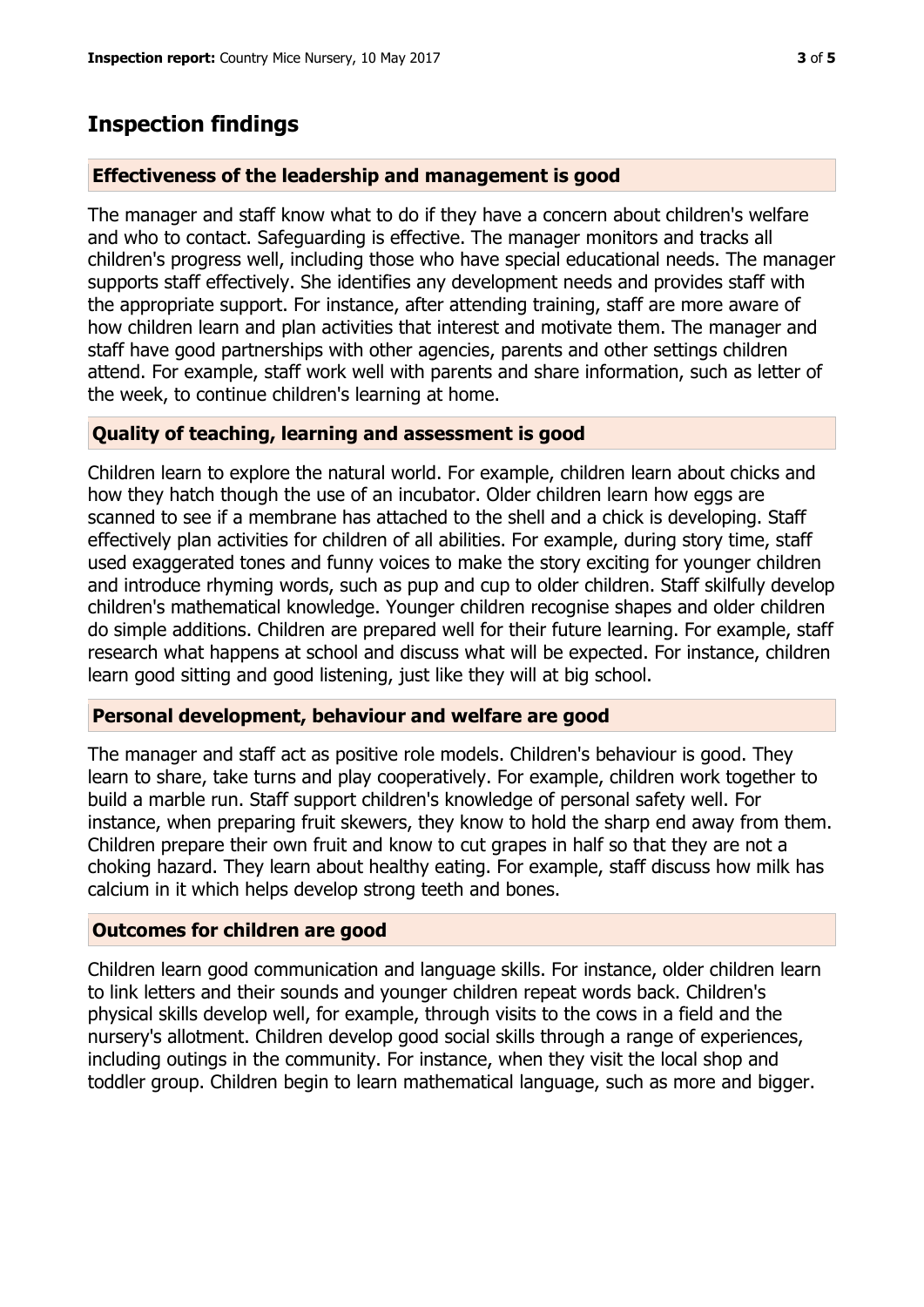# **Setting details**

| Unique reference number                             | 113450                                                                               |  |
|-----------------------------------------------------|--------------------------------------------------------------------------------------|--|
| <b>Local authority</b>                              | <b>West Sussex</b>                                                                   |  |
| <b>Inspection number</b>                            | 1089104                                                                              |  |
| <b>Type of provision</b>                            | Full-time provision                                                                  |  |
| Day care type                                       | Childcare - Non-Domestic                                                             |  |
| <b>Registers</b>                                    | Early Years Register, Compulsory Childcare<br>Register, Voluntary Childcare Register |  |
| Age range of children                               | $2 - 4$                                                                              |  |
| <b>Total number of places</b>                       | 22                                                                                   |  |
| Number of children on roll                          | 30                                                                                   |  |
| Name of registered person                           | Cowfold Pre-School Playgroup Committee                                               |  |
| <b>Registered person unique</b><br>reference number | RP905665                                                                             |  |
| Date of previous inspection                         | 9 June 2015                                                                          |  |
| <b>Telephone number</b>                             | 01403 864011                                                                         |  |

Country Mice Nursery registered in 1992. The nursery is located adjacent to St Peter's Primary School in Cowfold near Horsham, West Sussex. The nursery operates Monday to Friday from 7.30am to 5.30pm during term time only. The provider receives funding for the provision of free early education for children aged two, three and four years. There are seven staff and of these, six hold an appropriate early years qualification. This includes the learning lead who has qualified teacher status and the manager who holds a relevant early years degree.

This inspection was carried out by Ofsted under sections 49 and 50 of the Childcare Act 2006 on the quality and standards of provision that is registered on the Early Years Register. The registered person must ensure that this provision complies with the statutory framework for children's learning, development and care, known as the early years foundation stage.

Any complaints about the inspection or the report should be made following the procedures set out in the guidance 'Complaints procedure: raising concerns and making complaints about Ofsted', which is available from Ofsted's website: www.gov.uk/government/organisations/ofsted. If you would like Ofsted to send you a copy of the guidance, please telephone 0300 123 4234, or email enquiries@ofsted.gov.uk.